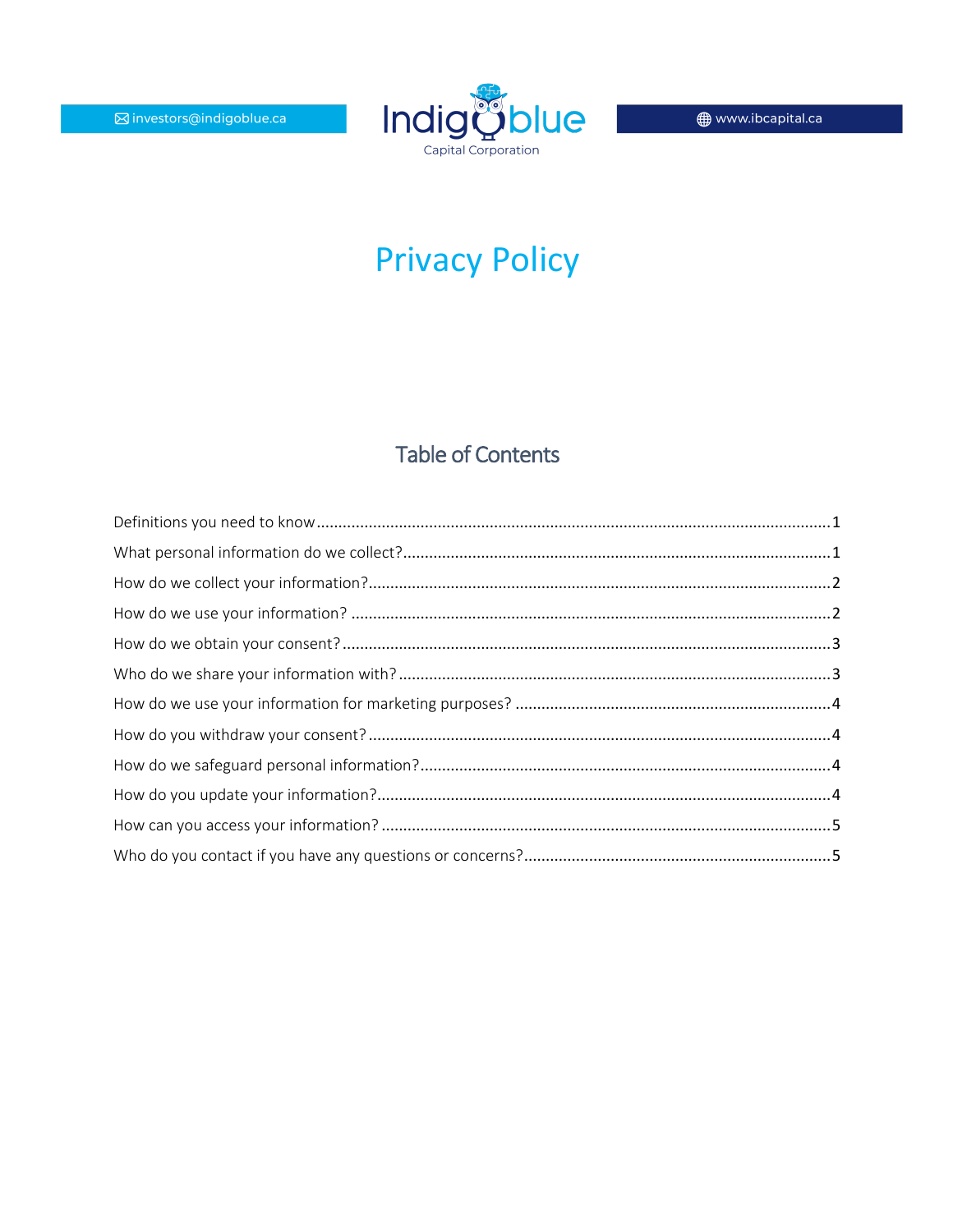

The privacy of our investors is very important to us. This Privacy Policy sets out the information practices for Indigoblue Capital Corporation ("Indigoblue" or the "Firm" or "us") representatives, including what types of personal and business information is collected, how the information is used, and with whom the information is shared. We are committed to protecting your privacy and maintaining the confidentiality of your information. This Privacy Policy may be updated from time to time without notice.

Indigoblue complies with the requirements of Part 1 and Schedule 1 of the Personal Information Protection and Electronic Documents Act (Canada) ("PIPEDA") and all applicable provincial personal information laws. Below is an overview of the privacy principles set out in Schedule 1 of PIPEDA.

#### Definitions you need to know

Service means any financial product or service offered by us.

You and your means each person, whether an individual, corporation or trust, who has made application to us for or signed an application in respect of any Service offered by us, including any co-applicants, guarantors or personal or corporate representatives such as directors.

SROs refers to self-regulatory organizations, including the Investment Industry Regulatory Organization of Canada (IIROC), the Mutual Fund Dealers Association of Canada, the exchanges and other regulated marketplaces and the Canadian Investor Protection Fund.

# What personal information do we collect?

The term "personal information" refers to any information that specifically identifies you, including information such as your home address, telephone numbers, social insurance number ("SIN"), birth date, assets and/or income information, employment history and credit history. We will be collecting personal information from you that includes the following:

- Your full name, address, occupation and date of birth, which is required by law;
- Identification, such as a valid driver's license or passport;
- Your social insurance number for income tax reporting purposes, as required by law;
- Your financial information including annual income, assets and liabilities, and banking information;
- Your employment history and credit history;
- Information about parties such as your spouse if you are applying for certain Services, where this information is required by law.

For legal entities such as businesses, partnerships, trusts, estates or investment clubs, we may collect the information referred to above from each authorized person, partner, trustee, executor and club member, as appropriate.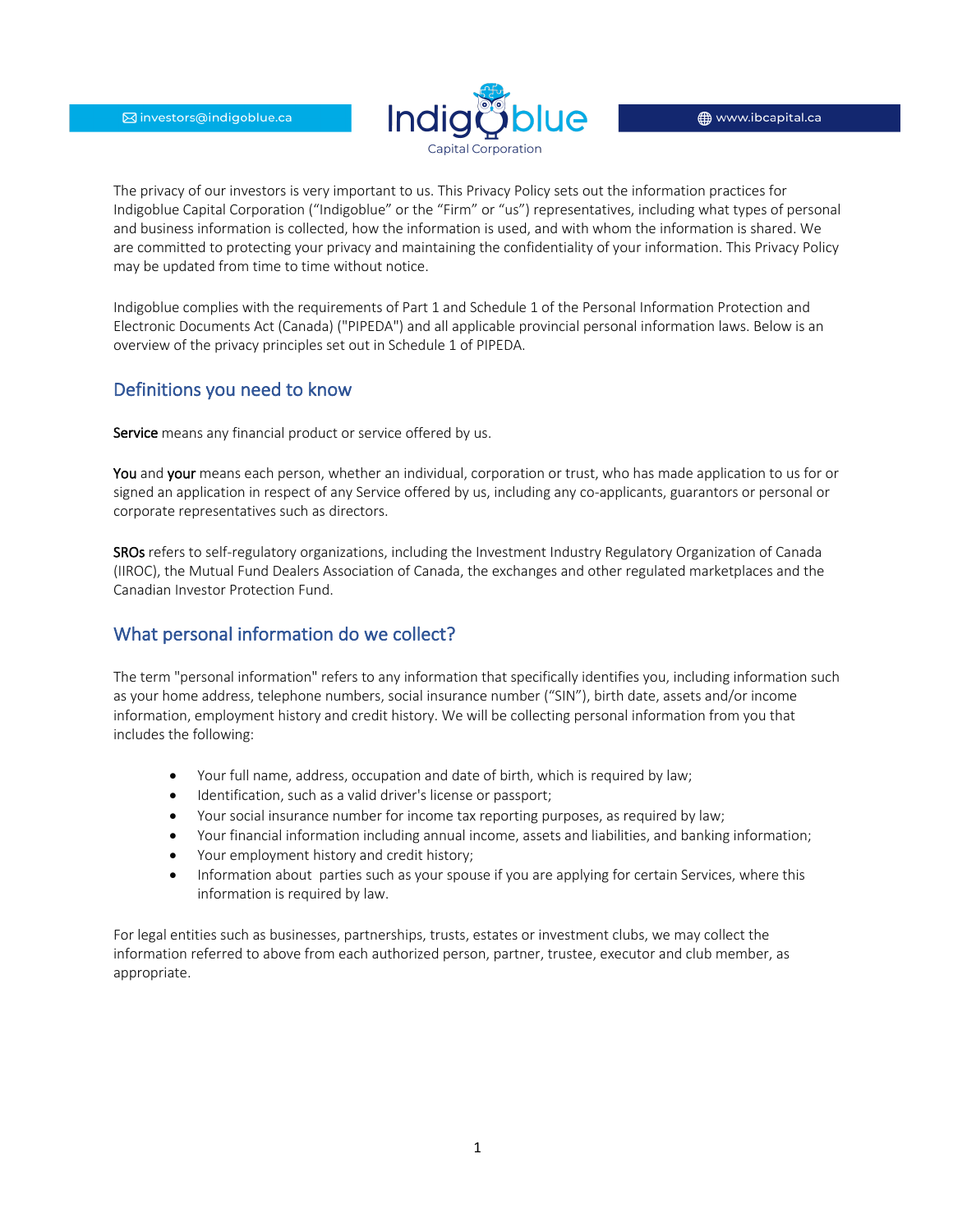

# How do we collect your information?

We collect your personal or business information directly from you or through your financial advisor and/or dealer in order to provide you with Services, to meet legal and regulatory requirements and for any other purposes to which you consent. Your information may be collected from a variety of sources, including:

- Subscription forms, KYC forms, applications, questionnaires or other forms that you submit to us or agreements and contracts that you enter into with us;
- Your transactions with us;
- Meetings and telephone conversations with you;
- E-mail communications with us; and
- Our websites.

We may monitor or record any telephone call we have with you. The content of the call may also be retained. We may inform you prior to proceeding with the call of this possibility. This is to establish a record of the information you provide, to ensure that your instructions are followed properly and to ensure customer service levels are maintained.

#### How do we use your information?

We collect and use your personal or business information in order to give you the best possible service and for the purposes set out in your agreement(s) with us, such as:

- To establish your identity and verify the accuracy of your information;
- To confirm your corporate status;
- To understand your needs;
- To determine the suitability of our Services for you;
- To determine your eligibility for our Services;
- To set up, administer and offer Services that meet your needs, including fulfilling any reporting or audit requirements;
- To provide you with ongoing Service, including executing your transactions;
- To provide you and/or your financial advisor and/or dealer with confirmations, tax receipts, proxy mailings, financial statements and other reports;
- To meet our legal and regulatory requirements;
- To manage and assess our risks; and
- To protect us from error and to prevent or detect fraud or criminal activity.

We collect, use and disclose your SIN, social security number or other government-issued personal or business identification number for income tax reporting purposes, as required by law. In addition, we may ask you for your SIN to confirm your identity. This allows us to keep your personal information separate from that of other customers, particularly those with similar names, and helps maintain the integrity and accuracy of your personal information. You may refuse to consent to its use or disclosure for purposes other than as required by law.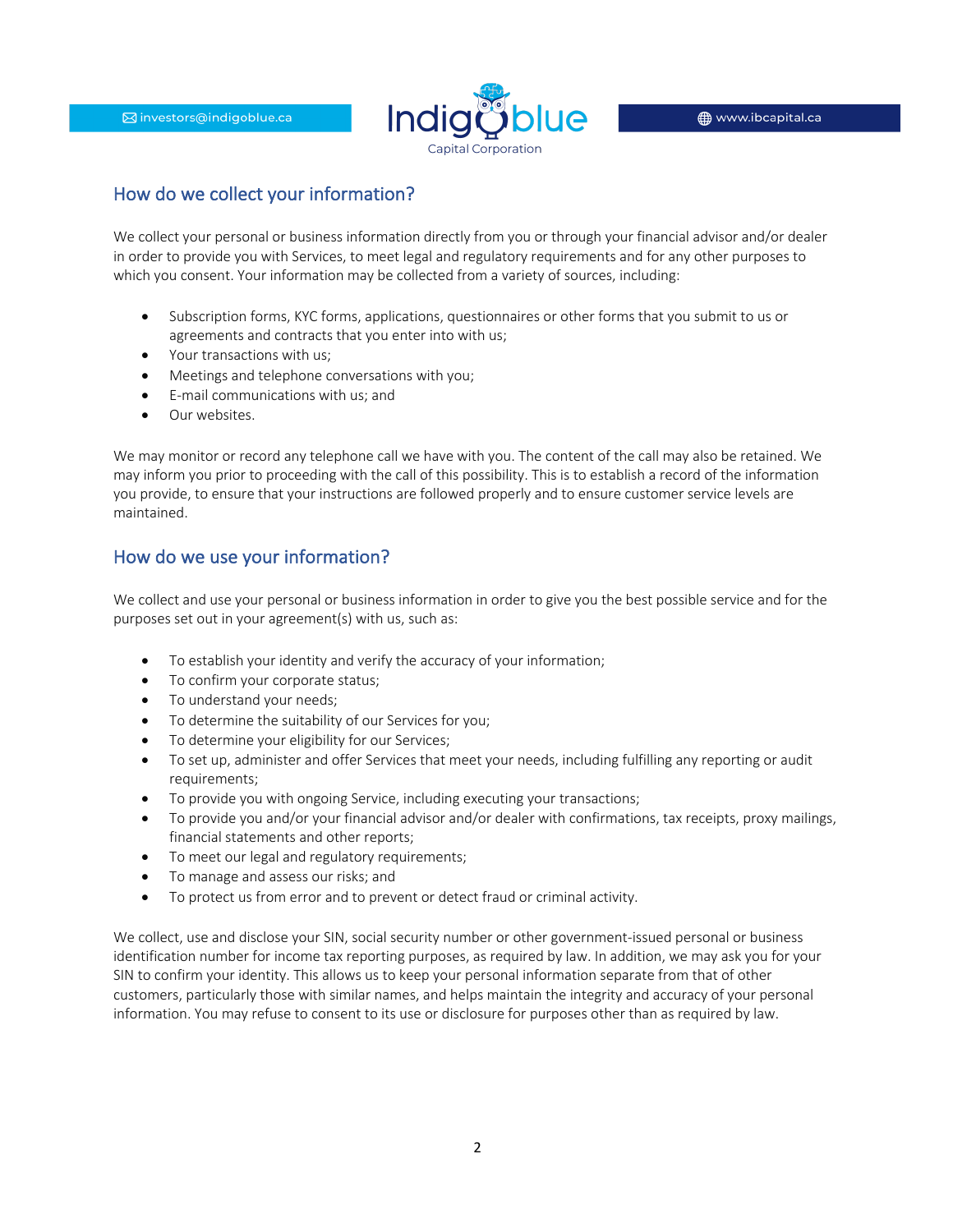

#### How do we obtain your consent?

We rely on your actions as indications of your consent to our collection, use and disclosure of your personal information. For example, by signing a subscription form or an application form, voluntarily providing your information to us directly or through your financial advisor or dealer and continuing to do business with us, you are consenting to the collection, use and disclosure of your personal information for the purposes identified in this Privacy Policy. Indigoblue will not, as a condition of the supply of Services, require you to consent to the collection, use or disclosure of your personal information beyond that which is required to fulfill these purposes.

#### Who do we share your information with?

We may share your personal or business information within Indigoblue for the purposes set out above. We do not provide directly all the services related to your relationship with us. As such, we may transfer your personal information, when necessary, to our third party service providers and to our agents in connection with the Services, however, please note that these third party service providers and agents will not share this information with others. Such information is only used for the purposes identified above. We may use third party service providers or agents such as:

- Your financial advisor or dealer;
- Other financial service providers such as investment dealers, custodians, prime brokers, banks and others used to finance or facilitate transactions or operations on your behalf;
- Registrar and transfer agents, portfolio managers, brokerage firms and similar service providers; and
- Other service providers such as accounting, legal or tax preparation services.

Our service providers and our agents process or handle your information on our behalf and assist us with various services such as printing, imaging, document storage and shredding, mail distribution and marketing. Some of these third parties may be located outside of Canada. As a result, your information may be accessible to regulatory authorities in accordance with the laws of these jurisdictions. When information is provided to our service providers and to our agents, we will require them to protect the information in a manner that is consistent with the Firm's privacy policies and practices.

We may also be required by law to disclose information to government regulatory authorities. For example, we may be required to report your income to taxation authorities. We may also be required to disclose your personal and business information to SROs. SROs collect, maintain, and disclose such information for regulatory purposes, including trading surveillance, audits, investigations, maintenance of regulatory databases and enforcement proceedings. SROs may, in turn, disclose such information when reporting to securities regulators or when sharing information with other SROs and law enforcement agencies.

We do not sell, lease, barter or otherwise deal with your personal information with third parties. Indigoblue may be involved in the sale, transfer or reorganization of some or all of its business at some time in the future. As part of that sale, transfer or reorganization, we may disclose your personal and business information to the acquiring organization, however, we will require the acquiring organization to agree to protect the privacy of your personal and business information in a manner that is consistent with this Privacy Policy.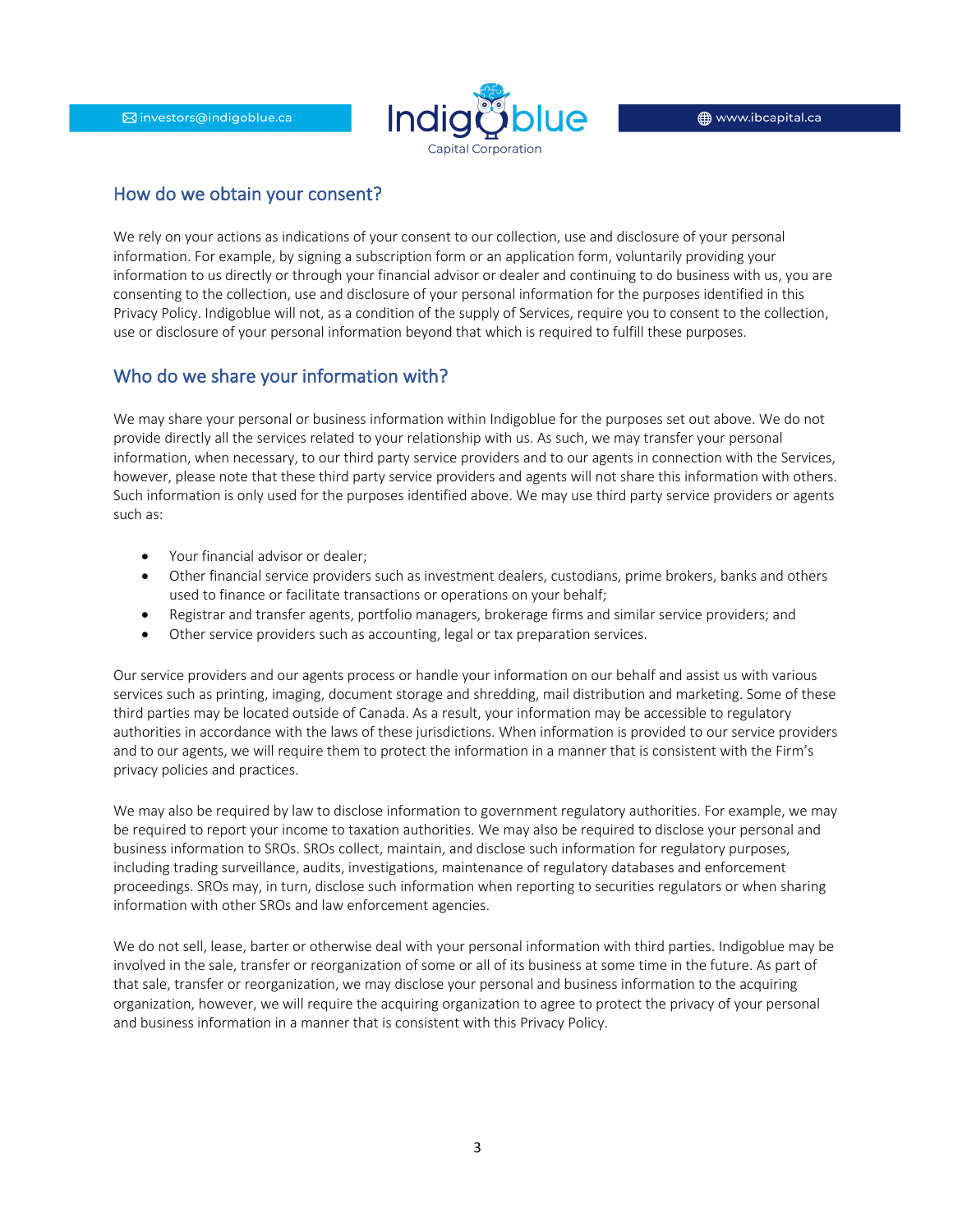

#### How do we use your information for marketing purposes?

We may share your personal or business information within the Indigoblue for the purpose of marketing products and services that we believe may be of interest to you. This would only be done with your consent. We may ask you for your contact information, such as your telephone number, residential address, e-mail or other electronic address, and keep and use this information as well as disclose it to other members of the Firm so that we or any of these companies may contact you directly through these channels for the purpose of marketing including telemarketing. Your consent to this is not a condition of doing business with us and you may withdraw it at any time (see below).

#### How do you withdraw your consent?

Subject to legal, regulatory and contractual requirements, you may refuse to consent to our collection, use or disclosure of your personal or business information, or you may withdraw your consent to our further collection, use or disclosure of your information at any time in the future by giving us reasonable notice. Depending on the circumstances, however, withdrawal of your consent may impact on our ability to provide you, or continue to provide you, with some Services or information that may be of value to you. We will inform you of the implications of your withdrawal of consent for the continued promises of service to you. We will act on your instructions as quickly as possible but there may be certain uses of your information that we may not be able to stop immediately.

You can tell us at any time to stop using information about you to promote our Services or the products and services of third parties we select, or to stop sharing your information with other members of the Firm. If you wish to withdraw consent as outlined in this Privacy Policy, you may do so at any time by contacting us by mail at Indigoblue Capital Corporation, 135 Queens Plate Dr. Suite #410, Toronto, ON M9W 6V1 Attention: Chief Compliance Officer or by e-mail at compliance@indigoblue.ca.

# How do we safeguard personal information?

We carefully safeguard your personal information and, to that end, restrict access to personal information about you to those employees and other persons who need to know the information to enable us to provide Services to you. Our employees are responsible for ensuring the confidentiality of all personal information they may access. Annually, each of our employees are required to sign a code of conduct, which contains policies on the protection of personal information.

#### How do you update your information?

As we make decisions based on the information we have, we encourage you to help us keep our information accurate and complete. Contact us at any time at in writing at Indigoblue Capital Corporation, 135 Queens Plate Dr. Suite #410, Toronto, ON M9W 6V1, Attention: Chief Compliance Officer if you wish to update the information we have about you.